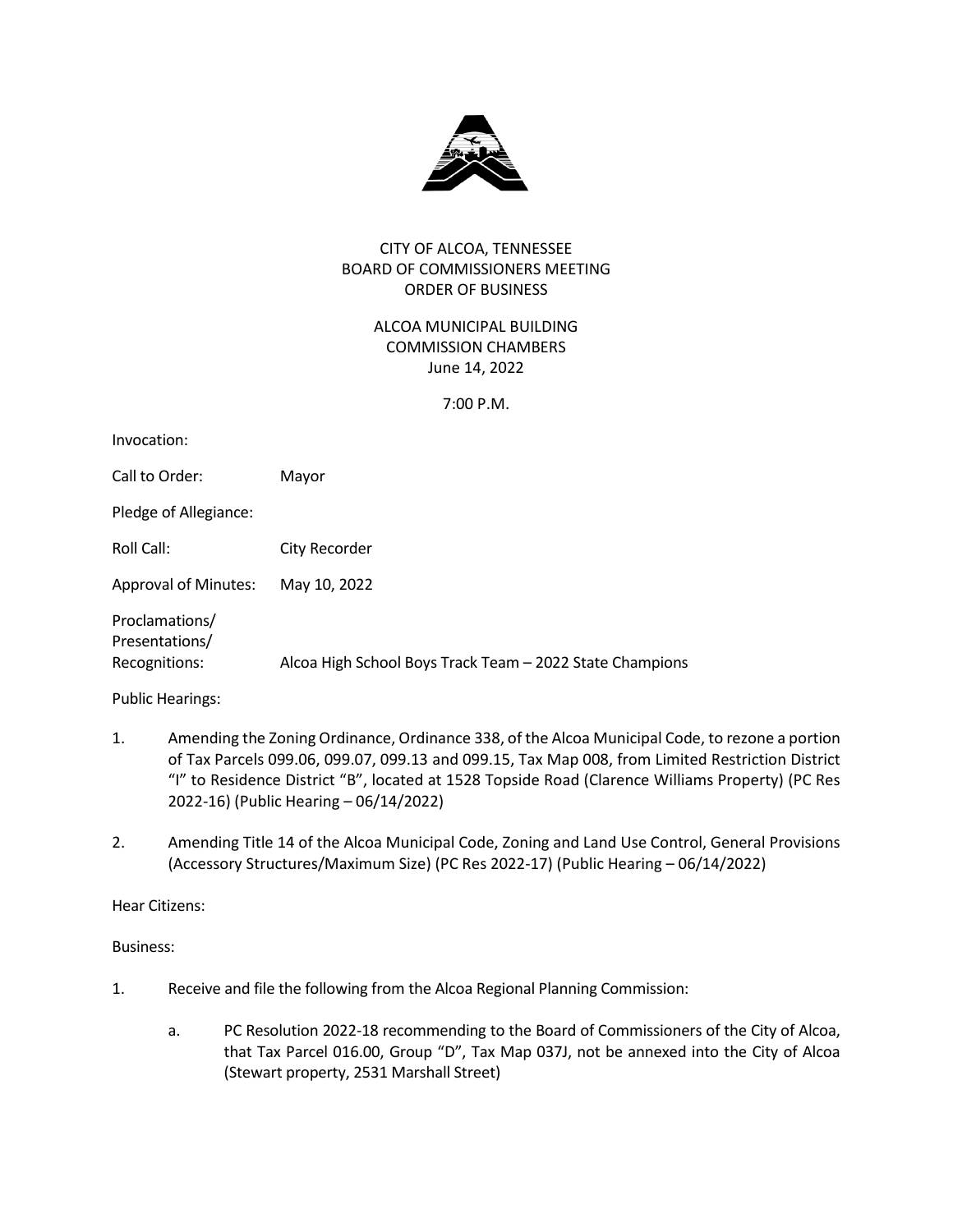- b. PC Resolution 2022-19 to the Board of Commissioners of the City of Alcoa recommending the approval of the Plan of Services for and annexation into the City of Alcoa, Tax Parcel 016.00, Tax Map 008L, Group A, located at 1623 Topside Road (Samuel and Penelope Ferguson property)
- c. PC Resolution 2022-20 recommending to the Board of Commissioners of the City of Alcoa, the amendment of the Zoning Ordinance, Ordinance 338, of the Alcoa Municipal Code, to assign the Zoning District Limited Restriction District "I" and Open Space District "OS" to Tax Parcel 016.00, Tax Map 008L, Group A, located at 1623 Topside Road (Samuel and Penelope Ferguson property)
- d. PC Resolution 2022-21 recommending to the Blount County Commission, approval of an amendment to the Blount County Zoning Resolution (Articles 2, 7 and 13 to increase the minimum lot sizes in the Suburbanizing District and eliminate all provisions for Cluster Subdivisions and Planned Unit Developments in all districts)
- e. PC Resolution 2022-22 a repeal and replacement resolution to the Board of Commissioners of the City of Alcoa recommending approval of a revised Plan of Services for and annexation into the City of Alcoa, a portion of Tax Parcel 054.00, Tax Map 038, located at 3745 Wildwood Road (Robert E. and Mildred Norton property) (replacement of PC Resolution 2022- 12)
- f. PC Resolution 2022-23 recommending to the Board of Commissioners of the City of Alcoa the repeal and replacement of a recommended amendment to the Zoning Ordinance, Ordinance 338, of the Alcoa Municipal Code, to revise the assigned Zoning District of Limited Restriction District "I" to a portion of Tax Parcel 054.00, Tax Map 038, located at 3745 Wildwood Road (Robert E. and Mildred Norton property)
- g. PC Resolution 2022-24 a repeal and replacement resolution to the Board of Commissioners of the City of Alcoa recommending approval of a revised Plan of Services for and annexation into the City of Alcoa, a portion of Tax Parcel 056.00, Tax Map 028, located at 3845 Peery Road (John W. and Martha Peery Property) (replacement of PC Resolution 2022-14)
- h. PC Resolution 2022-25 recommending, to the Board of Commissioners of the City of Alcoa, the repeal and replacement of a recommended amendment to the Zoning Ordinance, Ordinance 338, of the Alcoa Municipal Code, to revise the assigned Zoning District of Limited Restriction District "I" and Open Space District "OS" to a portion of Tax Parcel 056.00, Tax Map 028, located at 3845 Peery Road (John W. and Martha Peery Property)
- 2. Award the bid for the removal and replacement of the existing variable frequency drives at the City's Water Treatment Plant to Nedrow & Associates.
- 3. Authorize the ratification of the May 10, 2022 BOC approved purchase of a 161-69KV Substation Transformer for Duncan Substation.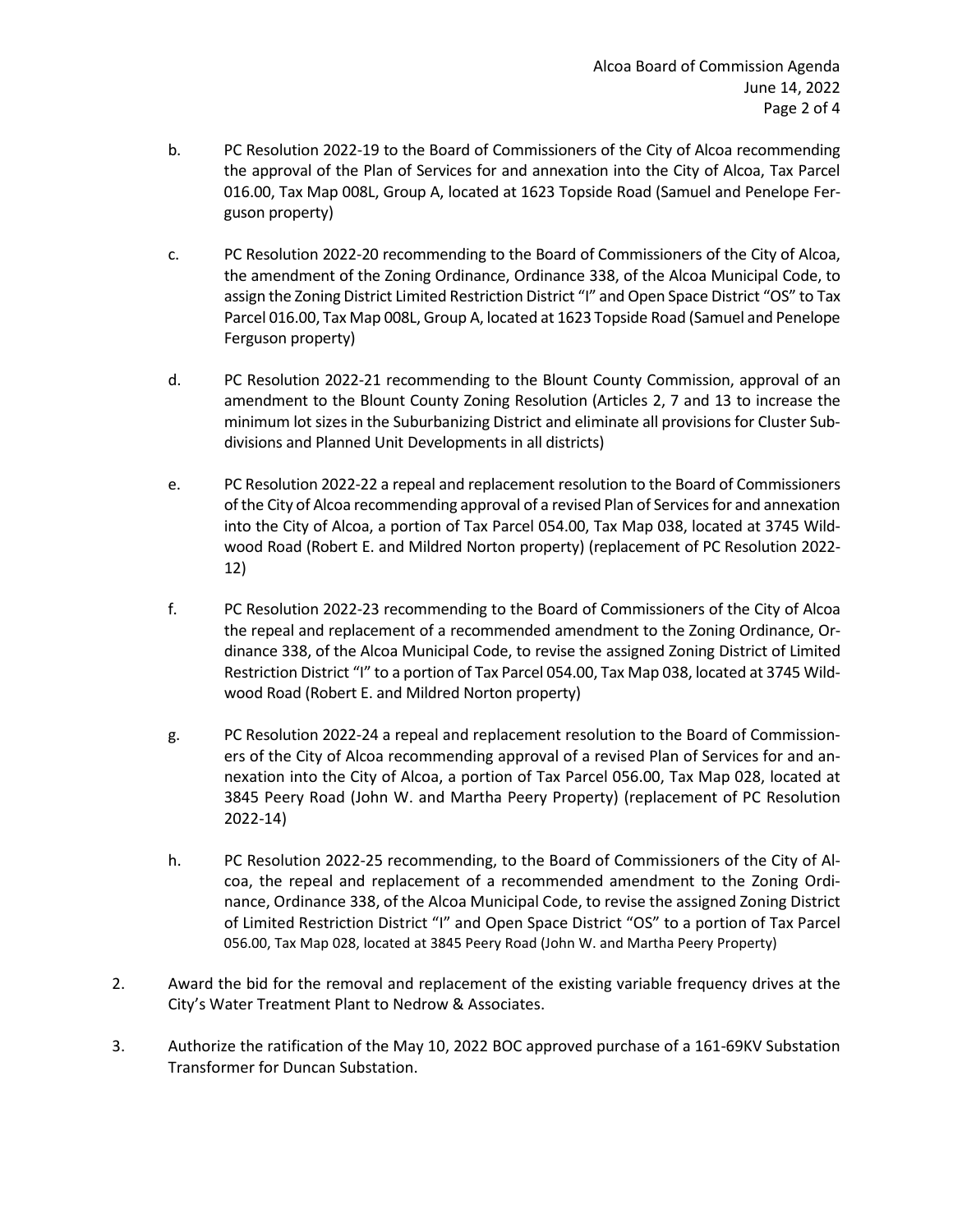4. Award the bid for a 161-13KV Substation Transformer for Duncan Substation to WEG Transformers USA.

# *SECOND READING OF ORDINANCES*

- 5. AN ORDINANCE OF THE BOARD OF COMMISSIONERS OF THE CITY OF ALCOA AMENDING THE ZONING ORDINANCE, ORDINANCE 338, OF THE ALCOA MUNICIPAL CODE, TO REZONE A PORTION OF TAX PARCELS 099.06, 099.07, 099.13 AND 099.15, TAX MAP 008, FROM LIMITED RESTRICTION DISTRICT "I" TO RESIDENCE DISTRICT "B", LOCATED AT 1528 TOPSIDE ROAD (CLARENCE WILLIAMS PROPERTY) (PC Res 2022-16) (Public Hearing – 06/14/2022)
- 6. AN ORDINANCE OF THE BOARD OF COMMISSIONERS OF THE CITY OF ALCOA, AMENDING TITLE 14 OF THE ALCOA MUNICIPAL CODE, ZONING AND LAND USE CONTROL, GENERAL PROVISIONS (ACCESSORY STRUCTURES/MAXIMUM SIZE) (PC Res 2022-17) (Public Hearing – 06/14/2022)
- 7. AN ORDINANCE AMENDING CHAPTER 7, WATER AND WASTEWATER CONSTRUCTION SPECIFICA-TIONS, OF TITLE 18, WATER AND SEWERS, OF THE ALCOA MUNICIPAL CODE TO REFERENCE THE CITY OF ALCOA'S CURRENT TENNESSEE DEPARTMENT OF ENVIRONMENT AND CONSERVATION (TDEC) CONSTRUCTION SPECIFICATIONS APPROVED EDITIONS OF THE WATER DISTRIBUTION AND WASTEWATER COLLECTION CONSTRUCTION SPECIFICATIONS

## *RESOLUTIONS*

8. A RESOLUTION ADOPTING THE WATER DISTRIBUTION CONSTRUCTION SPECIFICATIONS ADDEN-DUM 1 AND THE WASTEWATER COLLECTION SPECIFICATIONS ADDENDUM 1.

# *FIRST READING OF ORDINANCES*

- 9. AN ORDINANCE CREATING A PLAN OF SERVICES FOR CERTAIN PROPERTY IDENTIFIED AS TAX PAR-CEL 016.00, TAX MAP 008L, GROUP A, LOCATED AT 1623 TOPSIDE ROAD (SAMUEL AND PENELOPE FERGUSON PROPERTY) (PC RES 2022-19) (PUBLIC HEARING – 07/12/2022)
- 10. AN ORDINANCE OF THE BOARD OF COMMISSIONERS OF THE CITY OF ALCOA AMENDING THE ZONING ORDINANCE, ORDINANCE 338, OF THE ALCOA MUNICIPAL CODE, TO ASSIGN THE ZONING DISTRICT LIMITED RESTRICTION DISTRICT "I" AND OPEN SPACE DISTRICT "OS" TO TAX PARCEL 016.00, TAX MAP 008L, GROUP A, LOCATED AT 1623 TOPSIDE ROAD (SAMUEL AND PENELOPE FERGUSON PROPERTY) (PC Res 2022-20) (Public Hearing – 07/12/2022)
- 11. AN ORDINANCE CREATING A PLAN OF SERVICES FOR CERTAIN PROPERTY IDENTIFIED AS A POR-TION OF TAX PARCEL 054.00, TAX MAP 038, LOCATED AT 3745 WILDWOOD ROAD (ROBERT E. AND MILDRED NORTON PROPERTY) (PC RES 2022-22) (PUBLIC HEARING – 07/12/2022)
- 12. AN ORDINANCE OF THE BOARD OF COMMISSIONERS OF THE CITY OF ALCOA AMENDING THE ZONING ORDINANCE, ORDINANCE 338, OF THE ALCOA MUNICIPAL CODE, TO ASSIGN THE ZONING